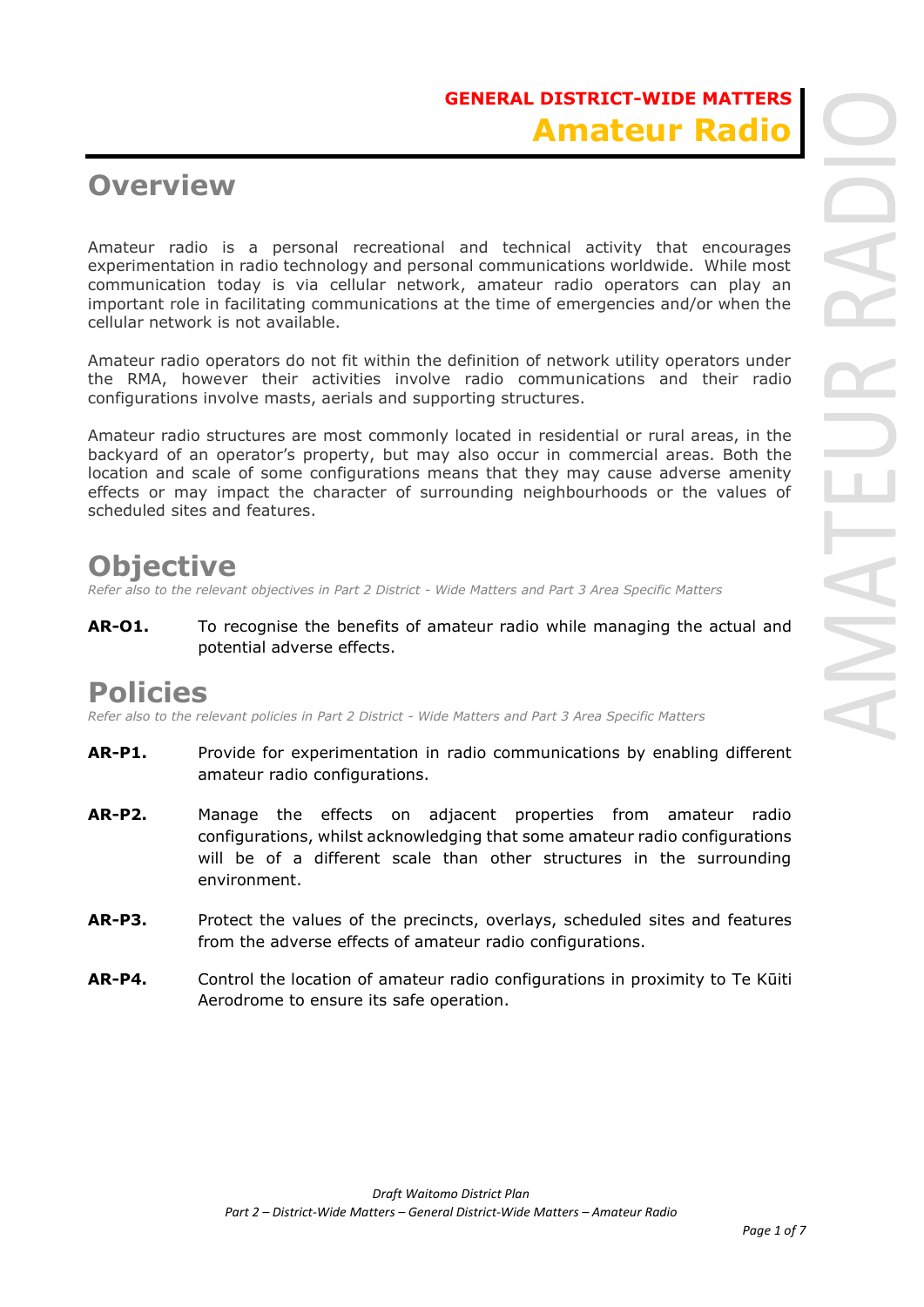# **Rules**

The rules that apply to amateur radio are contained in the tables listed below. To undertake any activity, it must comply with all the rules listed in:

- AR Table 1 Activities Rules; and
- AR Table 2 Performance Standards; and
- Any relevant provision in Part 2 District-Wide Matters; and
- Unless specifically stated in a rule, the provisions in Part 3 Area Specific Matters do not apply;

Where an activity breaches more than one rule, the most restrictive status shall apply to the activity.

Refer to [Part 1](javascript:void(0)) - How the Plan Works for an explanation of how to use this Plan, including activity status abbreviations.

*Note: See the Hapori whānui chapter (Provisions for community wellbeing, safety and amenity) for provisions associated with domestic television aerials and satellite dishes.* 

| <b>AR-R1.</b>                                                                                                                | <b>Amateur radio configuration</b>                                                                                                                                                                                                                                                                                                                                                                                                                                                                                                                                                                                                                                                                                                                                                                                                                                                                                                                                                |                                                                                                                                                                                                                                                                                                                                                                                                                                                                                                                                                                                                                                                                                                                                                                                                                                                           |
|------------------------------------------------------------------------------------------------------------------------------|-----------------------------------------------------------------------------------------------------------------------------------------------------------------------------------------------------------------------------------------------------------------------------------------------------------------------------------------------------------------------------------------------------------------------------------------------------------------------------------------------------------------------------------------------------------------------------------------------------------------------------------------------------------------------------------------------------------------------------------------------------------------------------------------------------------------------------------------------------------------------------------------------------------------------------------------------------------------------------------|-----------------------------------------------------------------------------------------------------------------------------------------------------------------------------------------------------------------------------------------------------------------------------------------------------------------------------------------------------------------------------------------------------------------------------------------------------------------------------------------------------------------------------------------------------------------------------------------------------------------------------------------------------------------------------------------------------------------------------------------------------------------------------------------------------------------------------------------------------------|
| General rural,<br>residential,<br>rural lifestyle,<br>settlement &<br>Māori purpose<br>zones<br>(excluding all<br>precincts) | <b>Activity Status: PER</b><br>Where:<br>All of the performance standards in AR<br>1.<br>- Table 2 are complied with; and<br>There is no more than one primary<br>2.<br>mast and one pedestal dish mounted<br>antenna per site, provided that in the<br>residential,<br>lifestyle<br>rural<br>and<br>settlement<br>dish<br>mounted<br>zones,<br>antennae are only permitted on sites<br>greater than 750 $m^2$ ; and<br>3.<br>part of any<br>No<br>amateur<br>radio<br>configuration<br>overhangs<br>legal<br>a<br>boundary, road reserve, service lane or<br>accessway; and<br>The amateur radio configuration adjoins<br>4.<br>a site which contains a scheduled<br>building<br>heritage<br>structure<br>or<br>(SCHED1),<br>sites<br>οf<br>and<br>areas<br>significance<br>Māori<br>(SCHED3,<br>to<br>SCHED4), a significant archaeological<br>(SCHED2) or an outstanding<br>site<br>natural feature (SCHED8), it must be<br>located at least 20 m from the common<br>boundary. | Activity status where compliance is not<br>achieved: RDIS<br><b>Matters over which discretion is</b><br>restricted:<br>The matters of discretion associated<br>(a)<br>with any performance standard which<br>cannot be complied with in AR - Table<br>$2$ ; and<br>The cumulative effect of the number of<br>(b)<br>structures on the site; and<br>Effects on the values of any scheduled<br>(c)<br>heritage building or structure, sites and<br>areas of significance to Māori,<br>significant archaeological site or<br>outstanding natural feature; and<br>The extent to which the structure<br>(d)<br>obstructs access to any site; and<br>The location, size and scale of the<br>(e)<br>structure in relation to the size of the<br>site; and<br>The effect on the amenity values and<br>(f)<br>character of the surrounding area and<br>properties. |

#### **AR - Table 1 - Activities Rules**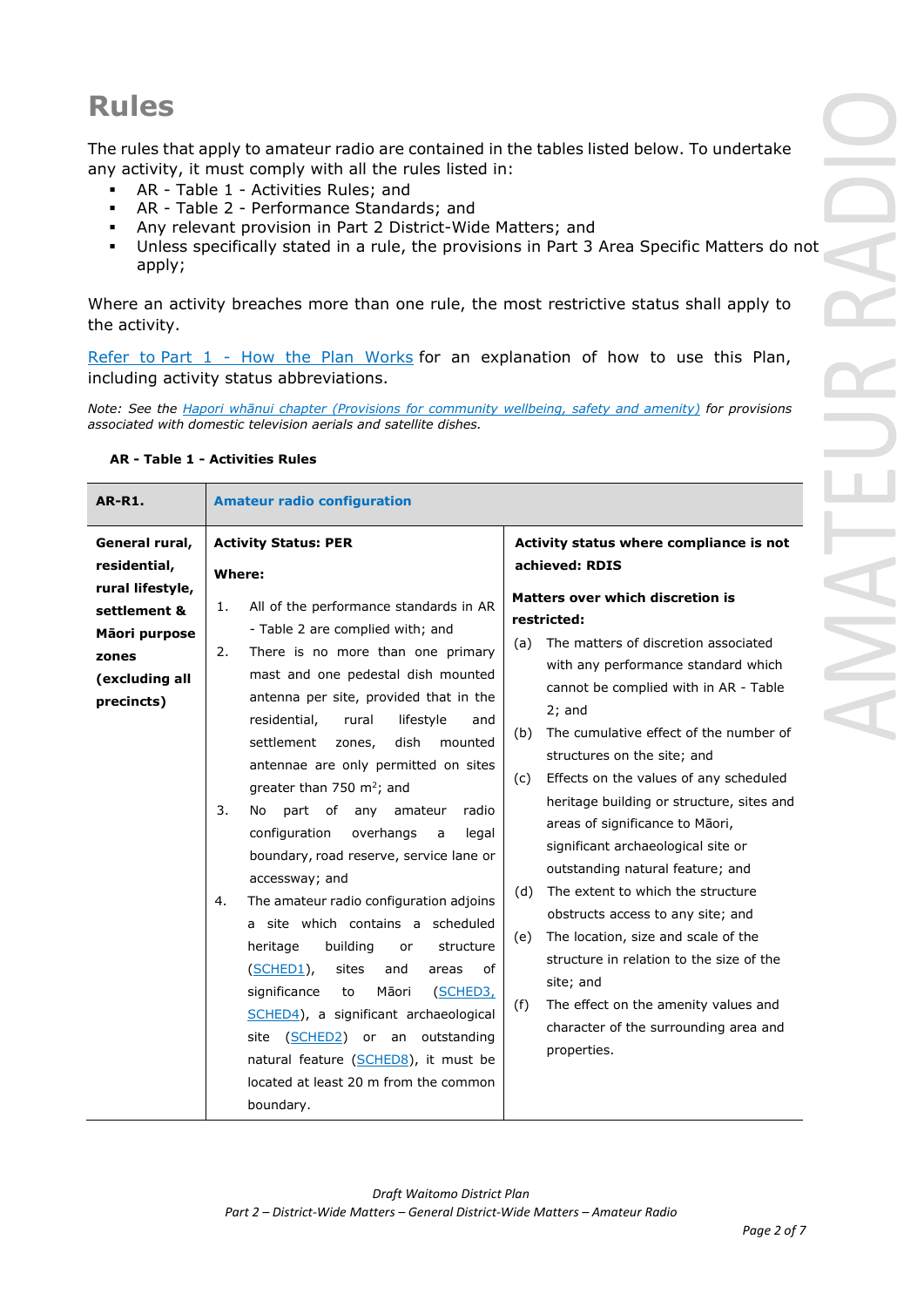| <b>All other</b><br>zones, all | <b>Activity Status: DIS</b>                                   | Activity status where compliance is not<br>achieved: N/A |
|--------------------------------|---------------------------------------------------------------|----------------------------------------------------------|
| precincts                      |                                                               |                                                          |
| Significant                    |                                                               |                                                          |
| natural areas,                 |                                                               |                                                          |
| coastal                        |                                                               |                                                          |
| environment,                   |                                                               |                                                          |
| karst overlay,                 |                                                               |                                                          |
| landscapes of                  |                                                               |                                                          |
| high amenity                   |                                                               |                                                          |
| value,                         |                                                               |                                                          |
| high/very                      |                                                               |                                                          |
| high natural                   |                                                               |                                                          |
| character                      |                                                               |                                                          |
| <b>Outstanding</b>             | <b>Activity Status: NC</b>                                    | Activity status where compliance is not                  |
| natural                        |                                                               | achieved: N/A                                            |
| landscapes,                    |                                                               |                                                          |
| outstanding                    |                                                               |                                                          |
| natural                        |                                                               |                                                          |
| features,                      |                                                               |                                                          |
| outstanding                    |                                                               |                                                          |
| natural                        |                                                               |                                                          |
| character,                     |                                                               |                                                          |
| heritage                       |                                                               |                                                          |
| buildings and                  |                                                               |                                                          |
| structures,                    |                                                               |                                                          |
| sites or areas                 |                                                               |                                                          |
| of significance                |                                                               |                                                          |
| to Māori and                   |                                                               |                                                          |
| significant                    |                                                               |                                                          |
| archaeological                 |                                                               |                                                          |
| sites.                         |                                                               |                                                          |
| <b>AR-R2.</b>                  | Amateur radio activities not otherwise listed in AR - Table 1 |                                                          |
| All zones, all                 | <b>Activity status: NC</b>                                    | Activity status where compliance is not                  |
| precincts, all                 |                                                               | achieved: N/A                                            |
| overlays,                      |                                                               |                                                          |
| scheduled                      |                                                               |                                                          |
| sites and                      |                                                               |                                                          |
| features                       |                                                               |                                                          |
|                                |                                                               |                                                          |
|                                |                                                               |                                                          |
|                                |                                                               |                                                          |
|                                |                                                               |                                                          |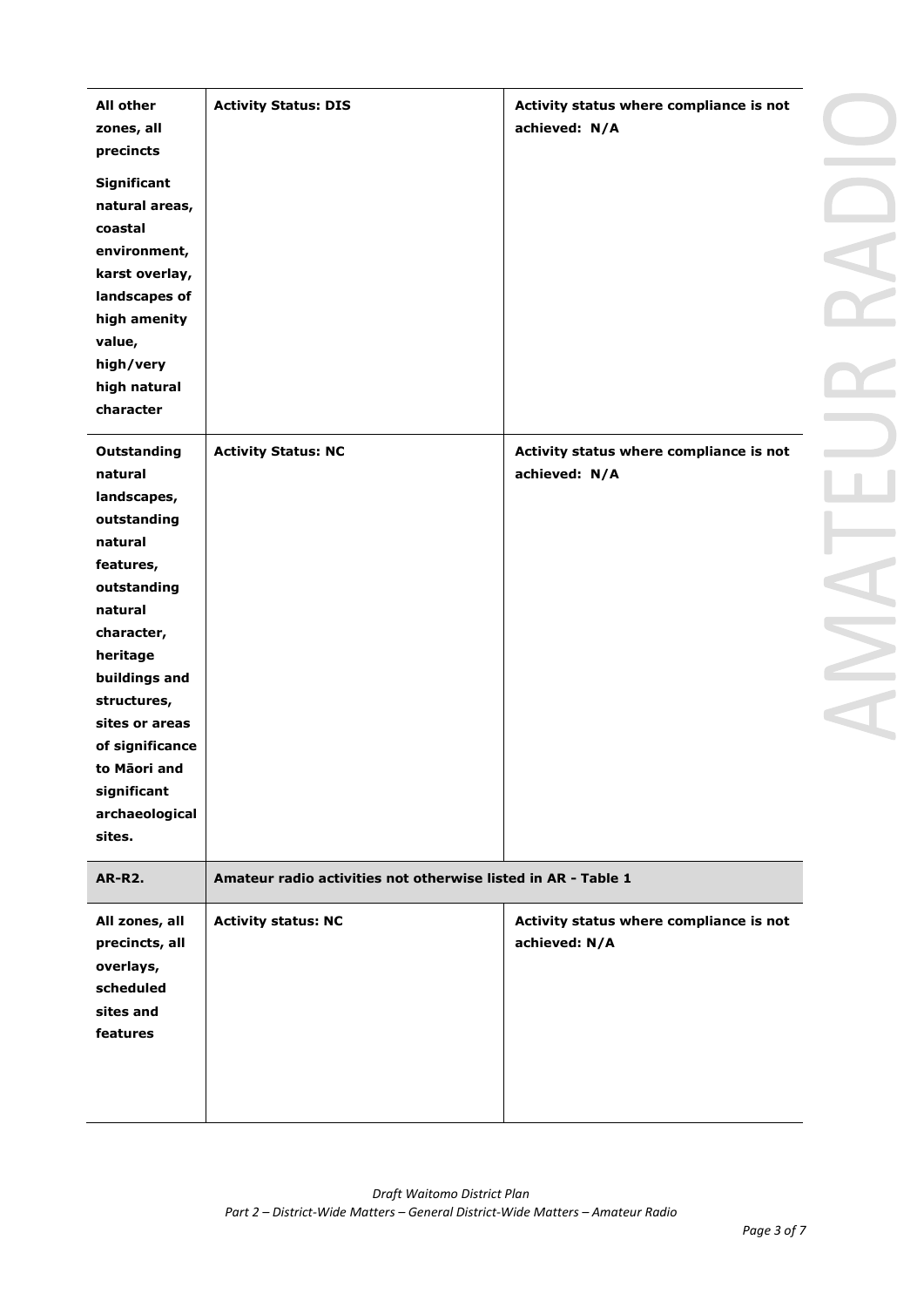| <b>AR-R3.</b>  | Te Külti Aerodrome Flightpath height restrictions shown on the Planning Maps |                                         |                                         |
|----------------|------------------------------------------------------------------------------|-----------------------------------------|-----------------------------------------|
| All zones, all | <b>Activity status: PR</b>                                                   |                                         | Activity status where compliance is not |
| precincts, all | Where                                                                        |                                         | achieved: N/A                           |
| overlays,      |                                                                              |                                         |                                         |
| scheduled      | 1.                                                                           | The amateur radio configuration cannot  |                                         |
| sites and      |                                                                              | comply with the Te Kuiti Aerodrome      |                                         |
| features       |                                                                              | Flightpath height restrictions shown on |                                         |
|                |                                                                              | the Planning Maps.                      |                                         |

#### **AR - Table 2 - Performance Standards**

| The rules in this table apply to the general rural, residential, rural lifestyle, settlement & Māori<br>purpose zones only |                                                                                                                                                                                                                                                                                                                                                                                                     |                                                                                                                                                                                                                                                                                                                                                                                                                                                                                                                                                                               |  |
|----------------------------------------------------------------------------------------------------------------------------|-----------------------------------------------------------------------------------------------------------------------------------------------------------------------------------------------------------------------------------------------------------------------------------------------------------------------------------------------------------------------------------------------------|-------------------------------------------------------------------------------------------------------------------------------------------------------------------------------------------------------------------------------------------------------------------------------------------------------------------------------------------------------------------------------------------------------------------------------------------------------------------------------------------------------------------------------------------------------------------------------|--|
| <b>AR-R4.</b><br>Height in relation to boundary and minimum setback from boundaries                                        |                                                                                                                                                                                                                                                                                                                                                                                                     |                                                                                                                                                                                                                                                                                                                                                                                                                                                                                                                                                                               |  |
| 1.                                                                                                                         | The primary mast and the pedestal dish mounted<br>antennae must comply with the minimum<br>setback from road boundaries, minimum setback<br>from internal boundaries and height in relation to<br>boundary standards for the relevant zone.                                                                                                                                                         | Matters over which discretion is restricted:<br>The location of the structures<br>(a)<br>and<br>any<br>alternative options; and<br>Effects on the amenity values and character of<br>(b)<br>the surrounding area; and<br>The finish of the materials; and<br>(c)<br>Whether the scale, intensity and character of<br>(d)<br>the structure is appropriate in the context of<br>the site and receiving environment; and<br>The extent and effect of non-compliance with<br>(e)<br>any relevant rule in the zone and any relevant<br>matter of discretion in the rule.           |  |
| <b>AR-R5.</b>                                                                                                              | <b>Height of the primary mast</b>                                                                                                                                                                                                                                                                                                                                                                   |                                                                                                                                                                                                                                                                                                                                                                                                                                                                                                                                                                               |  |
| <b>Rural</b><br>lifestyle,<br>settlement,<br>Māori<br>purpose &<br>residential<br>zones                                    | The maximum height as<br>1.<br>measured from ground level, of a<br>ground mounted primary mast<br>must be no more than 20 m,<br>except for a simple whip antenna<br>or discone antenna which may<br>extend no more than 3.2 m<br>above this height; and<br>A primary mast attached to a<br>2.<br>building must not exceed the<br>permitted height for the relevant<br>zone by more than 5 m, except | <b>Matters over which discretion is restricted:</b><br>The<br>location of the structures<br>(a)<br>and<br>any<br>alternative options; and<br>Effects on the amenity values and character of<br>(b)<br>the surrounding area; and<br>The finish of the materials; and<br>(c)<br>(d)<br>Whether the scale, intensity and character of<br>the structure is appropriate in the context of<br>the site and receiving environment; and<br>The extent and effect of non-compliance with<br>(e)<br>any relevant rule in the zone and any relevant<br>matter of discretion in the rule. |  |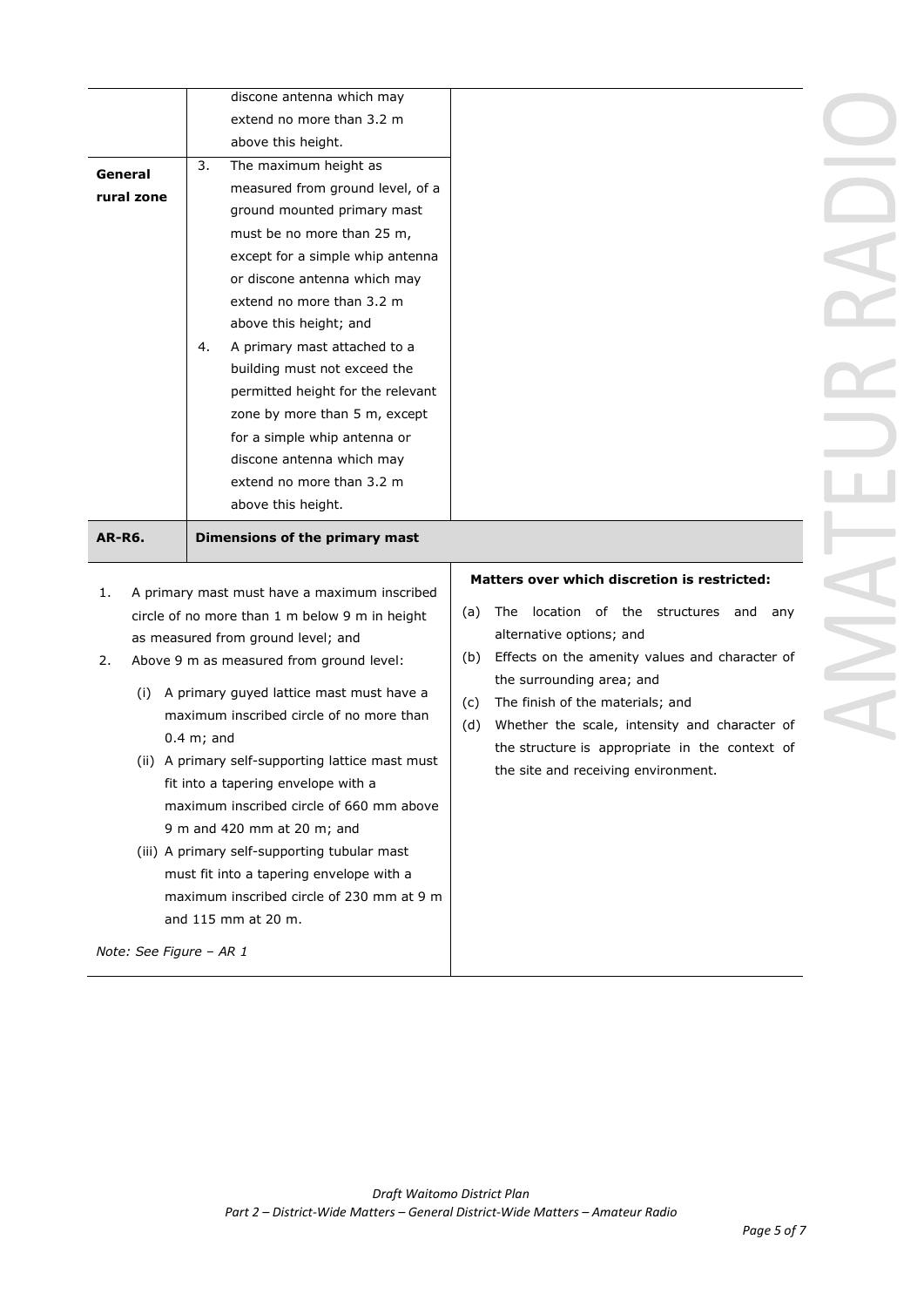

| <b>AR-R7.</b>                                                                                                                                                                                                                                                                                                            |  | <b>Support structures</b> |                                                                                                                                                                                                                                                                                                                                                                                                                                                                                                        |
|--------------------------------------------------------------------------------------------------------------------------------------------------------------------------------------------------------------------------------------------------------------------------------------------------------------------------|--|---------------------------|--------------------------------------------------------------------------------------------------------------------------------------------------------------------------------------------------------------------------------------------------------------------------------------------------------------------------------------------------------------------------------------------------------------------------------------------------------------------------------------------------------|
| A primary mast must have no more than 7<br>1.<br>subsidiary poles which are no more than 12 m in<br>height as measured from ground level, with a<br>maximum diameter of 115 mm; and<br>One subsidiary pole may be an HF vertical<br>2.<br>antenna; and<br>Any guy wires must be no more than 12 mm in<br>3.<br>diameter. |  |                           | Matters over which discretion is restricted:<br>location of the structures and<br>The<br>(a)<br>any<br>alternative options; and<br>Effects on the amenity values and character of<br>(b)<br>the surrounding area; and<br>The finish of the materials; and<br>(c)<br>Whether the scale, intensity and character of<br>(d)<br>the structure is appropriate in the context of<br>the site and receiving environment; and<br>Cumulative effects associated with multiple<br>(e)<br>devices and structures. |
| <b>AR-R8.</b><br>Antenna                                                                                                                                                                                                                                                                                                 |  |                           |                                                                                                                                                                                                                                                                                                                                                                                                                                                                                                        |
| Except in the general rural zone, a ground-<br>1.<br>mounted dish must be located behind the rear<br>building line of a residential unit or building as<br>viewed from a road, and be pivoted less than 3                                                                                                                |  |                           | Matters over which discretion is restricted:<br>location of the structures<br>The<br>(a)<br>and<br>any<br>alternative options; and                                                                                                                                                                                                                                                                                                                                                                     |

*Draft Waitomo District Plan Part 2 – District-Wide Matters – General District-Wide Matters – Amateur Radio*